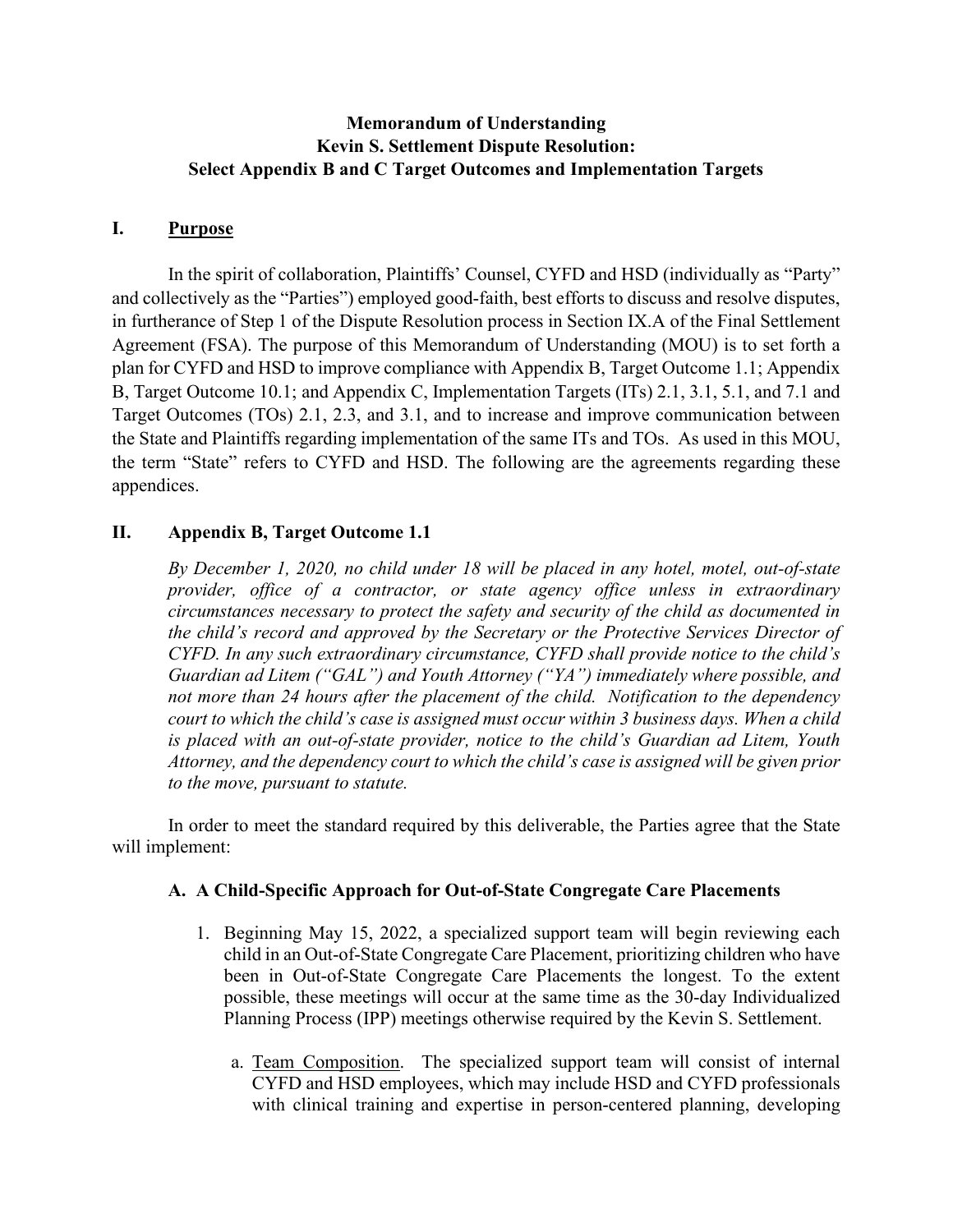> wrap-around supports, and single child-specific contracts.<sup>[1](#page-1-0)</sup> In addition, the team will include outside experts with lived experience and service providers and DD Waiver providers as relevant to the needs of the individual child.

- b. Team Purpose. The team will be tasked with conducting an intensive review of the child's situation in order to problem-solve, provide recommendations on bringing the child back to New Mexico, and explore traditional and nontraditional services that will allow the child to be placed in the least restrictive home environment with appropriate support and long-term care as needed. In addition, traditional services may be combined in creative and atypical ways in order to meet the unique needs of the child. Where the team sees that services are not currently available, they will recommend services and identify what is needed to create the specific types of recommended services. These recommendations will be specific and will designate who is responsible for identifying and implementing the team's recommendations.<sup>[2](#page-1-1)</sup>
- 2. Options for bringing children back to New Mexico from Out-of-State Congregate Care Placements include single child-specific contracts for services. If funding or other resources are not available to develop and implement a single child-specific contract, a detailed plan will be made to obtain the funding and resources needed to support the child in New Mexico with specific steps to be taken, persons responsible for each activity, and an expected timeline.
- 3. Although the timeframe for these reviews will depend on when the teams are available to convene, CYFD will strive to complete these initial reviews by June 30, 2022.
- 4. By July 30, 2022, CYFD will meet with Plaintiffs and Co-Neutrals to discuss the challenges and solutions to address the needs of any children who remain in Outof-State Congregate Care Placements.

## **B. A Child-Specific Approach for Office Stays**

- 1. Beginning June 1, 2022, CYFD will implement specialized support team reviews for children who have been in office stays for longer than three (3) consecutive days or more than four (4) days in any two-week period.
	- a. Team Composition. The specialized support team conducting the reviews

<span id="page-1-0"></span><sup>1</sup> Persons discussed by the parties include: Bryce Pittenger from HSD and Emily Martin, Farra Fong, Estella Swain, Danielle Cossett, Arturo Calderon, Rosella McCaffery and Liz Hamilton from CYFD, and outside experts, such as New Day Youth and Family Services.

<span id="page-1-1"></span><sup>&</sup>lt;sup>2</sup> The specialized support team will work in concert with the individual child's team, including the child's GAL/YA.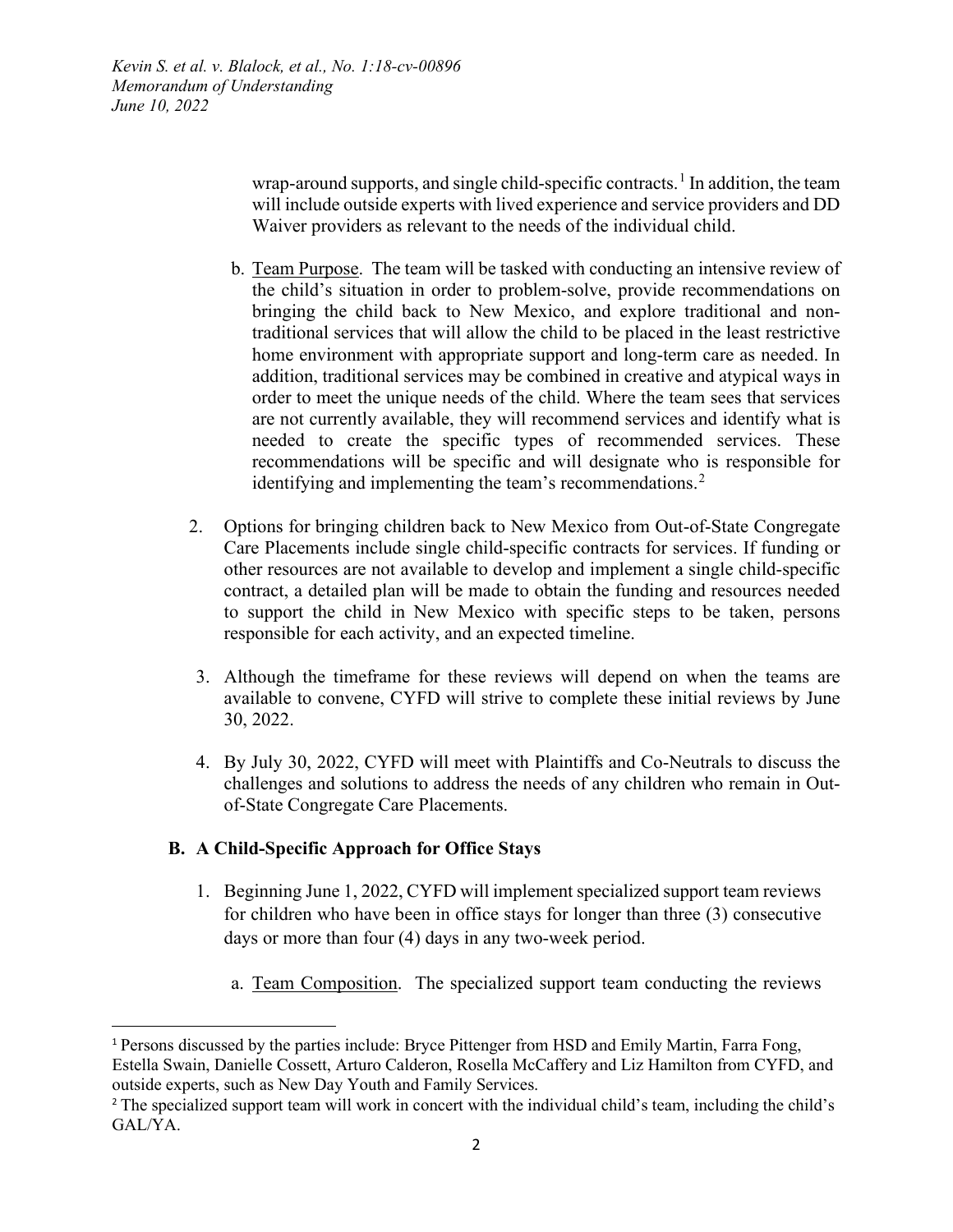> will consist of internal CYFD and HSD employees with clinical expertise and experience in engaging teens who have suffered complex trauma.<sup>[3](#page-2-0)</sup> Outside experts with lived experience or service providers will also be involved as relevant to the individual needs of the child. The outside professionals included in the specialized team will have demonstrated ability to engage teens who have suffered complex trauma.<sup>[4](#page-2-1)</sup>

b. Team Purpose. The team will be tasked with conducting an intensive review of the child's situation in order to problem solve and provide recommendations on ways to locate safe and appropriate placements for the child and "get the child to yes" on the recommended placement. Where the team finds that services are not currently available, they will document recommended services during the specialized support team review. The team will document the barriers to attaining the child's consent for placement.

The team may consider an array of placement and service options, which may include, but not be limited to relative placements, reunification with biological parents, Fostering Connections, involvement of Community Behavioral Health Clinicians (CBHC), treatment foster care, and child-specific contracts for services.<sup>[5](#page-2-2)</sup> The specialized team will use a strengthsbased, youth-centered, individualized and flexible approach. In addition to efforts to "get the child to yes," the team will work to "get adults to yes," meaning that the team will investigate what services and supports would enable respite providers and foster parents to say "yes" to providing a safe placement for the child. At the child and foster parent's/respite provider's preference, the immediate placement of the child may be temporary while the specialized support team works with the young person to identify stable, long-term options. Family-based respite options are preferred. The team will document the barriers to attaining respite and foster parent's agreement to becoming a placement.

2. By July 1, 2022, CYFD will begin training permanency workers on ways to engage with older youth on placement decisions, child-centered, creative treatment planning, and other life domain activities that aim to support youth engagement and agreement. CYFD's training will include the impact of trauma

<span id="page-2-0"></span><sup>&</sup>lt;sup>3</sup> Persons discussed by the Parties include: Bryce Pittenger from HSD and Emily Martin, Farra Fong, and Estella Swain from CYFD, CYFD internal staff with lived experience, and outside experts, such as New Day and Family Services.

<span id="page-2-1"></span><sup>&</sup>lt;sup>4</sup> The specialized support team will work in concert with the individual child's team, including the child's GAL/YA.

<span id="page-2-2"></span> $5$  As above (see 1(c)), if a child-specific contract would enable the child to have a stable placement, and funding or other resources are not available to develop and implement a child-specific contract, a detailed plan will be made to obtain the funding and resources needed to support the child in New Mexico that identifies specific steps to be taken, persons responsible for each activity, and an expected timeline.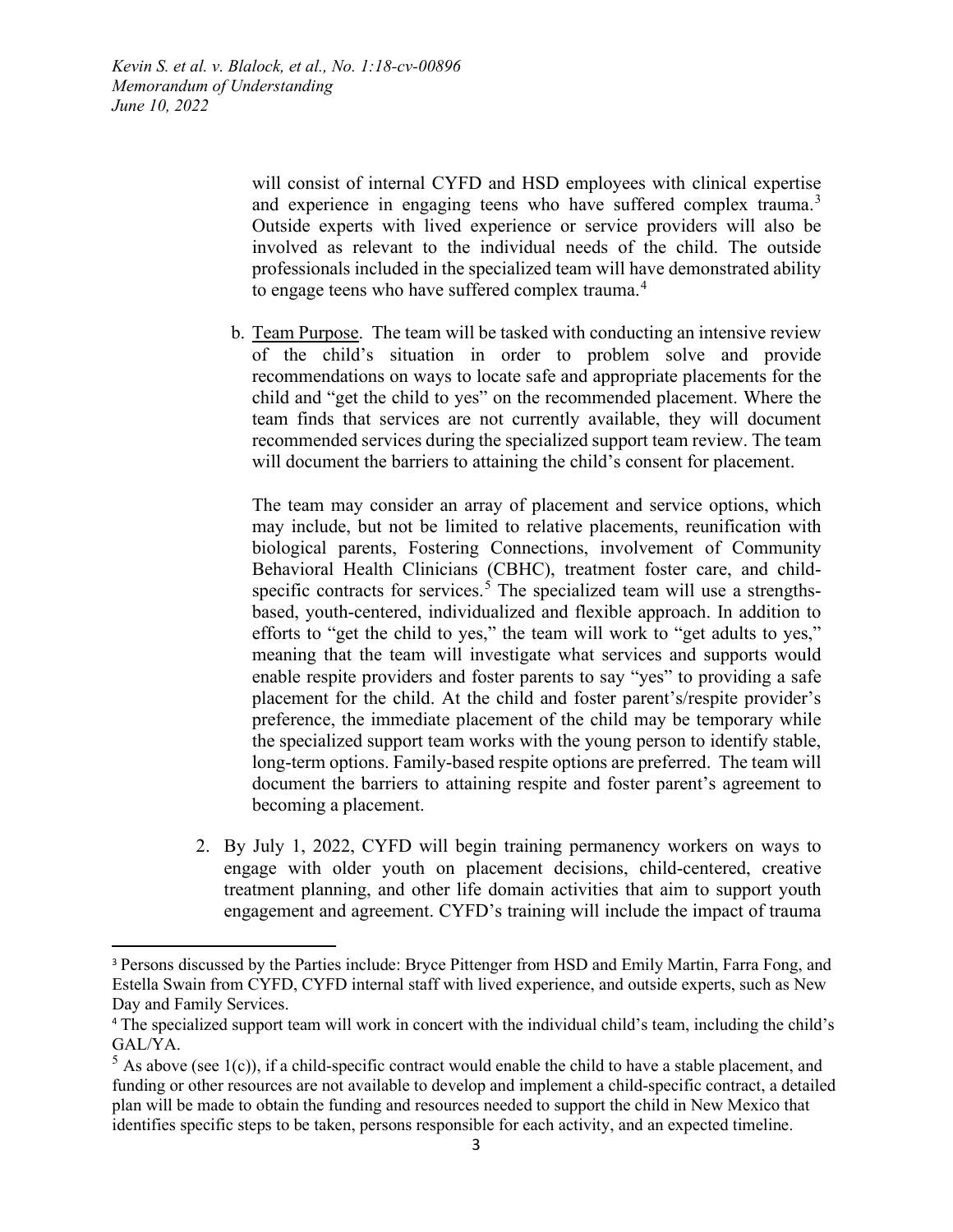> as it manifests in behaviors often exhibited by older youth, youth centered decision-making, strength-based supports, relationship building, skill development, and a learning mindset (as opposed to compliance).

#### **C. Data Reporting**

- 1. Beginning June 15, 2022, CYFD will begin providing monthly data to the Co-Neutrals' team regarding placements considered "suboptimal", including office stays, hotel/motel, shelters, out-of-state congregate care, in-state congregate care, and group/community homes (see 3 below). The confidential data will include all children placed in suboptimal placements during the month. If children are placed in more than one suboptimal placement in a month, both placements will be counted in the monthly data CYFD reports to the Co-Neutrals' team. This monthly data will be uploaded on the *Kevin S.* SharePoint site.
- 2. CYFD commits to providing this data beginning in June but will go back to capture April and May placements and will continue to provide it monthly.
- 3. The following data elements will be captured in the monthly report:
	- a. **Documented Triage Meetings – Out-of-State Congregate Care.** The percentage of children who had an out-of-state triage meeting documented in FACTS.
		- (1) Numerator: number of children who had an out-of-state triage meeting documented in FACTS during the month
		- (2) Denominator: total children who entered out-of-state congregate care placements during the month
	- b. **Documented Medical Necessity IPP Staffing – Out-of-State Congregate Care.** The percentage of children who had a medical necessity IPP staffing documented in FACTS.
		- (1) Numerator: number of children who had a medical necessity IPP staffing documented in FACTS, both timely and late, during the month
		- (2) Denominator: total children in out-of-state congregate care during the month, who had a 30-day medical necessity review due during the month
	- c. **Documented Medical Necessity IPP Staffings – In-State Congregate Care.** The percentage of children who had a medical necessity IPP staffing documented in FACTS.
		- (1) Numerator: number of children who had a medical necessity IPP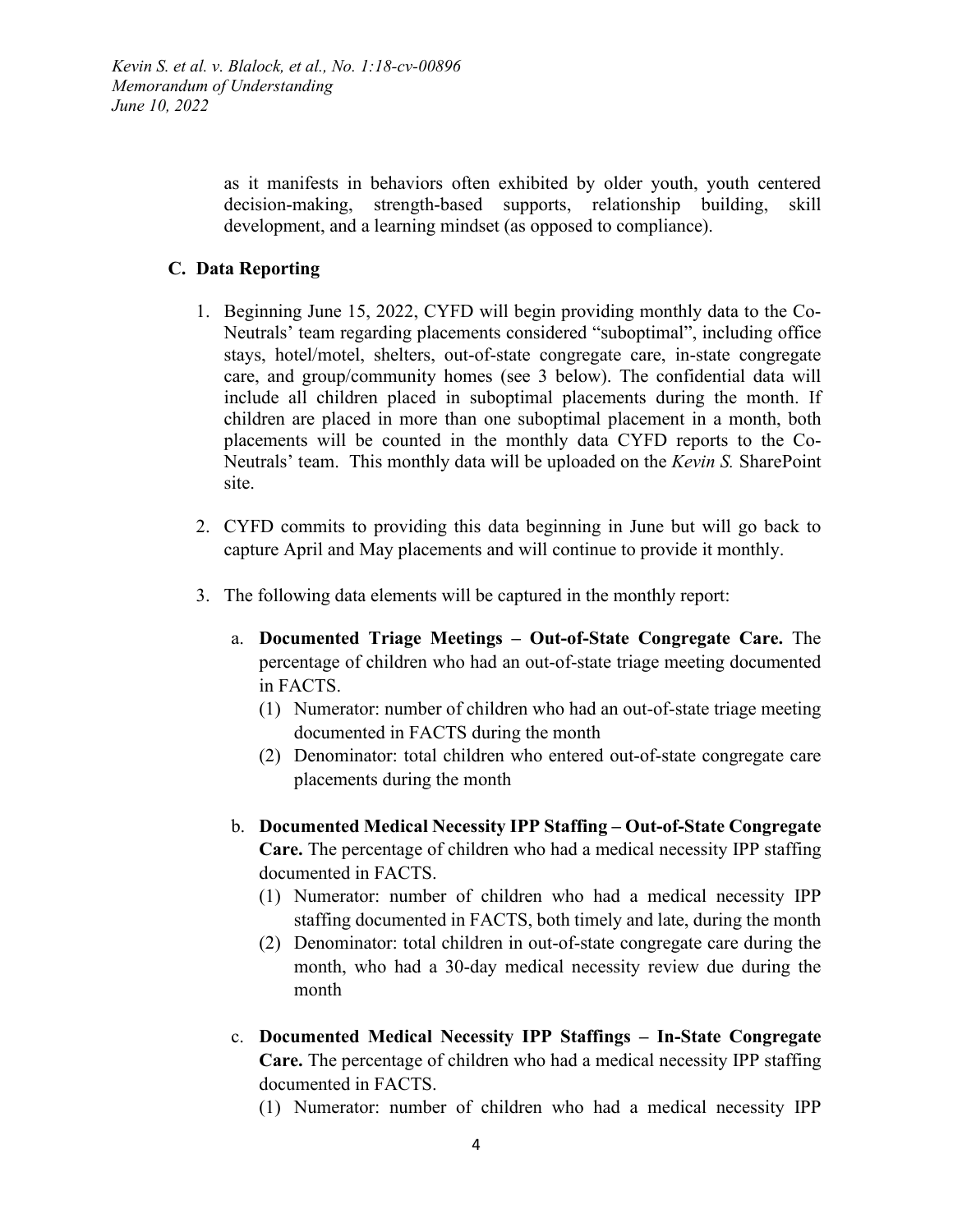staffing documented in FACTS, both timely and late, during the month

- (2) Denominator: total children in in-state congregate care during the month, who had a 30-day medical necessity review due during the month
- d. **Documented Staffing – Shelters.** The percentage of children who had a staffing documented in FACTS within 48 hours of placement.
	- (1) Numerator: number of children who had a staffing documented within 48 hours of placement during the month
	- (2) Denominator: total children who entered a shelter placement during the month
- e. **Documented Staffing – Office or Hotel/Motel Stays.** The percentage of children whose daily staffing was documented each day they remained in an extraordinary circumstances placement.
	- (1) Numerator: number of children whose daily staffing was documented for each day they were in those extraordinary circumstances placement each week
	- (2) Denominator: total children who experienced an office or hotel/motel stay each week
- f. **IPP Staffings – Group/Community Homes**. The percentage of children who had a timely 90-day IPP staffing to review best interest, or otherwise did not require a staffing during that month.
	- (1) Numerator: number of children who had a timely 90-day IPP staffing to review best interest, or otherwise did not require a staffing during that month
	- (2) Denominator: total children in group/community homes during the month
- g. **Kinship Placements – First Placement.** The percentage of children who were placed with relatives as their first placement during the month.
	- (1) Numerator: number of children who were placed with relatives as their first placement during the month
	- (2) Denominator: total children who enter care during the month
- h. **Overall Kinship Placements.** The percentage of children who were placed with a relative as of the last day of the month.
	- (1) Numerator: number of children who were placed with a relative as of the last day of the month
	- (2) Denominator: total children in out-of-home placements, excluding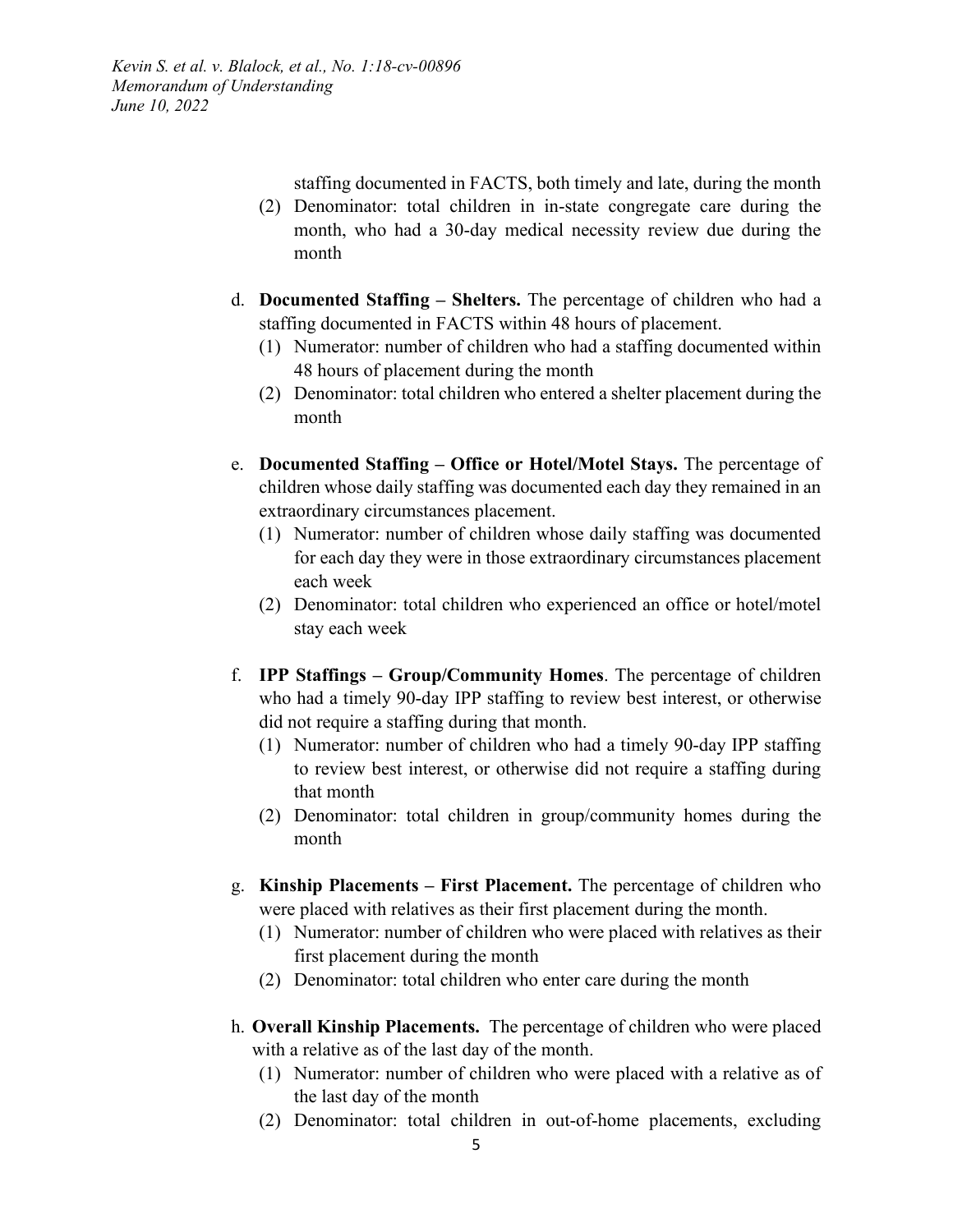> children in Protective Supervision, Trial Home Visits, in detention, or temporarily absent on the date the data was pulled, as of the last of day of the month

- 4. The Parties acknowledge that this monthly reporting will be "unvalidated data" as the data submitted on a monthly basis will not have undergone the same scrutiny and validation as the State's annual cohort-based data and will be subject to different analytic logic and delayed data entry. Moreover, internal analytics are part of a data quality assurance process, and errors may be corrected after the report is submitted to the Co-Neutrals' team. Therefore, monthly counts may differ, if compared cumulatively, with those reflected in annual numbers calculated as part of the FSA. The Parties acknowledge that the intent of these monthly data submissions/reports is to help the Parties identify and problem-solve potential issues, rather than to provide "real-time" validation. As such, while the Co-Neutrals' team will review this information, they will not be validating these data submissions on a monthly basis; the Co-Neutrals' team will validate both quantitative and qualitative data on the timelines required in the FSA (consistent with any interim deadlines reflected in the DVP). Additionally, these data will not substitute for or replace the required annual data production by the State as outlined in the FSA or DVP.
- 5. The Parties acknowledge that timely and accurate data collection and reporting is a mutual goal.
- 6. The data will include a description of the numbers of children in suboptimal placements by county as this will allow Plaintiffs to crosscheck CYFD reporting with information known to them. Plaintiffs will notify CYFD if they have information that suggests that the monthly data is inaccurate.
- 7. CYFD will provide the Co-Neutrals' team with the names and placements of children placed out-of-state on a monthly basis, or sooner if requested by the Co-Neutrals' team. The report for the month will be provided the first each day of the following month. The Co-Neutrals' team may offer suggestions to CYFD and HSD to assist them in identifying additional actions that might be taken in individual cases to meet the performance standard.
- 8. CYFD will provide the Co-Neutrals' team with the names and placements of children who have spent the night in suboptimal placements offices/hotels/motels/shelters—weekly, or sooner if requested by the Co-Neutrals' team. The Co-Neutrals' team may assist CYFD and HSD in identifying additional actions to be taken in individual cases to meet the performance standard. This data will be pulled from FACTS. If the Secretary later determines that the FACTS data does not match the manual information provided to her on a daily basis, CYFD will provide updated information to the Co-Neutrals' team.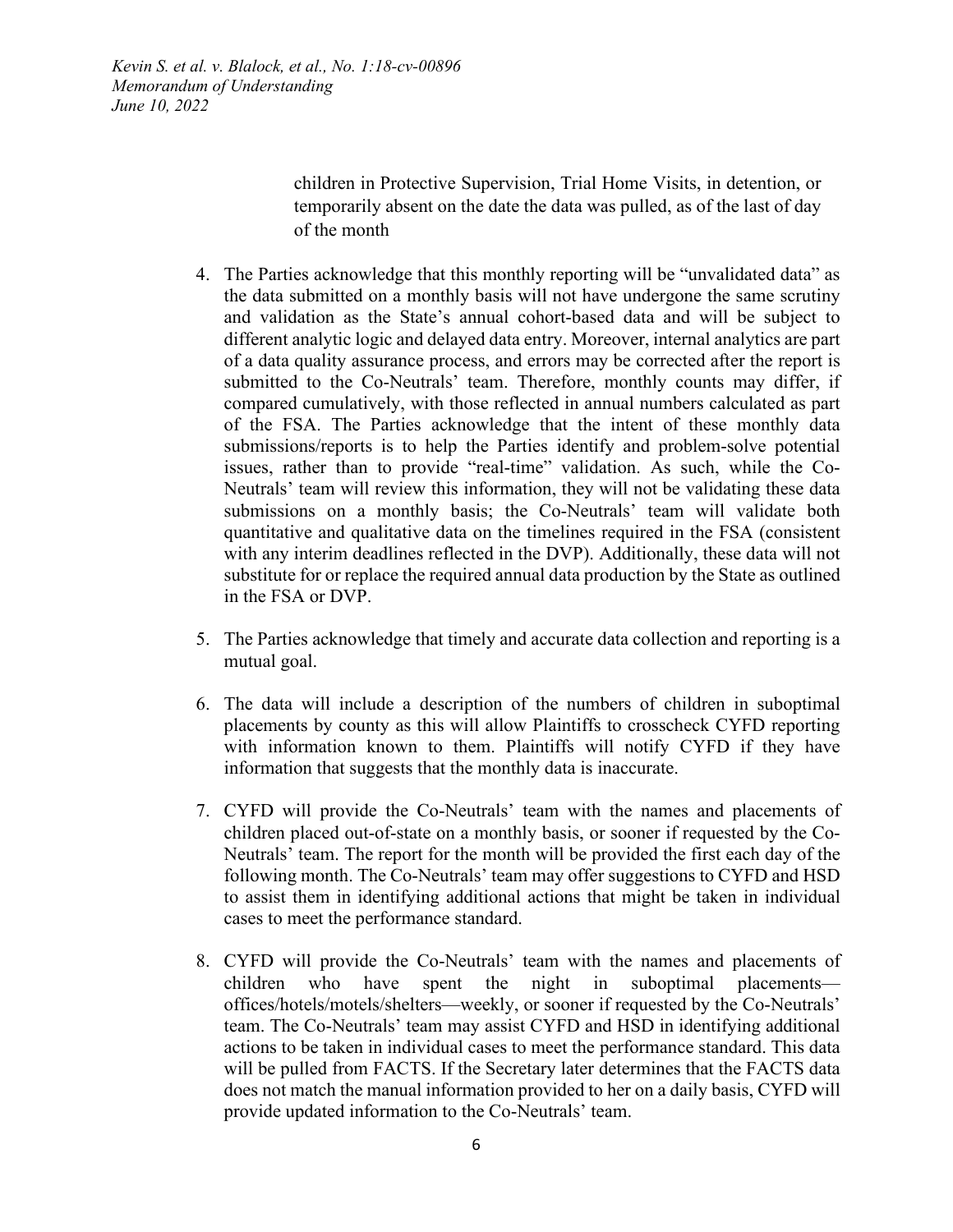- 9. The monthly report will be confidential and used to facilitate mediation and dispute resolution of Appendix B, Target Outcome 1.1, and will be labeled: "*Confidential – Communication for Kevin S. Mediation Purposes Only – Kevin S. et al. v. Blalock, et al., No. 1:18-CV-00896".* Plaintiffs will have access to the monthly reports via the *Kevin S.* SharePoint site. Any children's names or other identifying information will be redacted in information shared with the Plaintiffs.
- 10. In addition to the monthly reporting, CYFD will examine the feasibility of posting quarterly, validated reports containing the above data elements to the CYFD's public website, potentially beginning in July 2022 for second quarter data (April 1 to June 30). <sup>[6](#page-6-0)</sup> Any data that has not been validated by the Co-Neutrals' team will note that it is preliminary data subject to further validation.

#### **D. Definitions**

CYFD and HSD will meet with Plaintiffs and Co-Neutrals' team to address Plaintiffs' concerns regarding definitions, strategies, interim policies, and other procedures and protocols currently being implemented to address this deliverable. This meeting will occur on or before August 1, 2022. If the parties are unable to reach an agreement on definitional terms (including "extraordinary circumstances necessary to protect the safety and security of the child," "best interest," and requirement that application of "medical necessity" include consideration of least restrictive environment), Plaintiffs will submit a formal letter to Co-Neutrals' team documenting the Parties' inability to resolve this disputed issue, and the Parties will meet and confer with the Co-Neutrals' team prior to August 15, 2022. The Parties agree that inability to reach a written agreement on these terms after the meeting and conference will result in a determination that the parties were unable to reach an agreement through mediation on this deliverable.

## **III. Appendix B, Target Outcome 10.1**

*CYFD Workforce Development Plan. CYFD will create a CYFD Workforce Development Plan that will ensure CYFD's workforce has adequate qualifications, expertise, skills, and numbers of personnel. The CYFD Workforce Development Plan will describe in writing the expected nature, scope, capacity, and structure of the workforce necessary to meet the obligations described in this Agreement. The plan will include a specific hiring plan that identifies, by county, the number of staff, credentials, and training required to meet the objectives identified in the CYFD Workforce Development Plan and outlines strategies to recruit and retain staff. The Plan will require that all caseworkers and supervisors have sufficient educational credentials and/or directly relevant experience. It will require that CYFD have a sufficient number of caseworkers to ensure that no caseworker will carry a* 

<span id="page-6-0"></span> $6$  Subject to the ability of Falling Colors to provide validation of this data on a quarterly basis.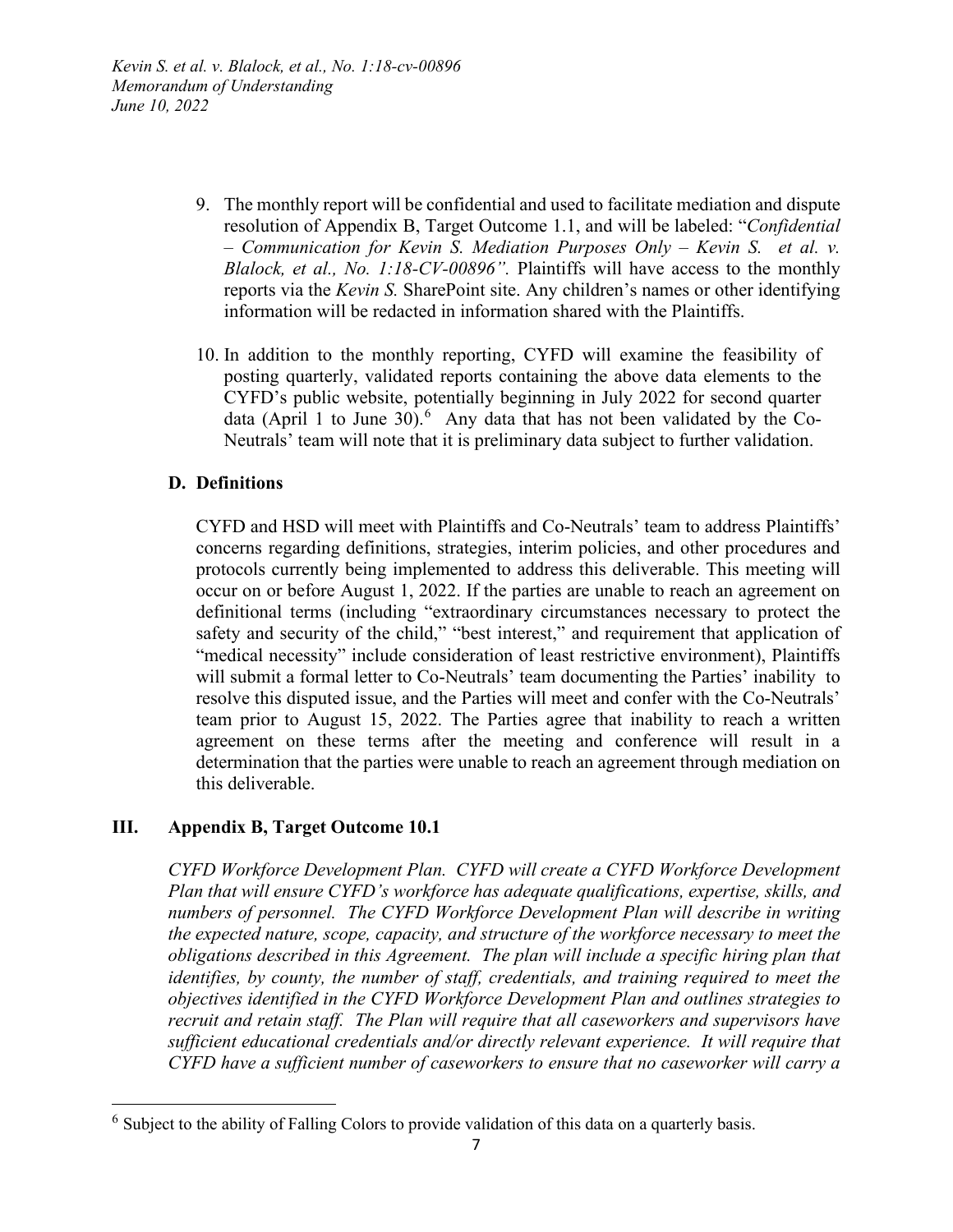*caseload of greater than the current professional standard identified by the Child Welfare League of America (CWLA). It will also include sufficient numbers of staff trained and able to implement ICWA guidelines using culturally responsive practices. The Plan will describe specific strategies to attract and retain diverse, high-quality staff with appropriate qualifications and skills. The Co-Neutrals' team must approve the CYFD Workforce Development Plan. CYFD will develop the Workforce Development Plan by December 1, 2020 and fully implement it by December 1, 2021. (Due June 1, 2021)*

To improve compliance with this deliverable, the Parties agree that CYFD will implement:

#### **A. Data Reporting**

By July 1, 2022, CYFD will provide the following data to the Co-Neutrals' team and to the Plaintiffs via the *Kevin S.* SharePoint site:

- 1. FTE positions by county, including number and type of filled positions and number and type of vacant positions for each county; these data are generated monthly and include average caseloads by county. CYFD will upload the monthly data to SharePoint as it becomes available;
- 2. Guidance documents provided to counties regarding county staff recruitment and retention plans;
- 3. Staff survey questions, summary responses, and CYFD analysis of survey results; and
- 4. Role-specific training materials for Protective Services staff.

#### **B. Staff Satisfaction**

By August 1, 2022, CYFD and Plaintiffs will meet to discuss the staff survey summary analyses identified in Section II.A above.

#### **C. Core Competency**

CYFD agrees to investigate strategies to increase clinical expertise available to support decision-making by direct services Protective Services (PS) employees. This includes developing role-specific training to assist PS employees on accessing communitybased behavioral health services, including intensive home-based services for children in their caseload. In addition, CYFD will explore ways to build internal clinical capacity to direct and support decision-making regarding placement and services.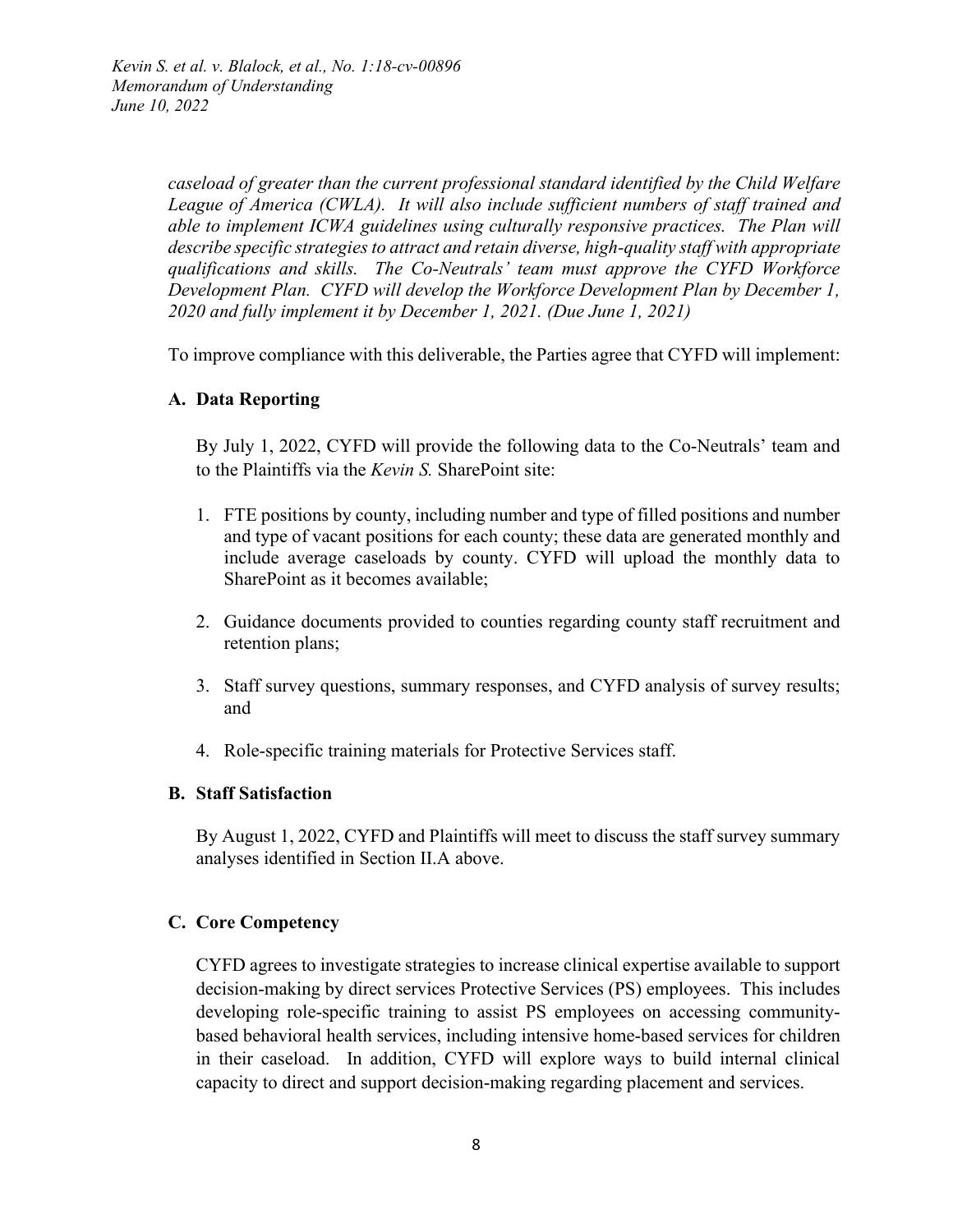### **IV. Appendix C Deliverables: ITs 2.1, 3.1, 5.1, and 7.1 and TOs 2.1, 2.3, and 3.1**

### **A. General Agreements**

- 1. The Parties recognize the unique nature of these Appendix C commitments in that full implementation involves not only a strong commitment from CYFD and HSD, but ongoing communication and partnership, and consultation when necessary and appropriate, with the 23 Nations, Pueblos, and Tribes in New Mexico, as well as meaningful engagement of affected Native American children, youth, and families.
- 2. The Parties also recognize that Appendix C requires groundbreaking systemic innovations, which will require creativity, flexibility, and an iterative process.
- 3. The Parties recognize that nothing in either this MOU or the FSA binds the Nations, Pueblos, and Tribes and that the Parties cannot commit the Nations, Pueblos, and Tribes to any activity or engagement contemplated by this agreement or the FSA.
- 4. The Parties recognize that though there is overlap between categories, there is an intentional difference between the FSA's use of the terms "traditional interventions", "culturally responsive treatments, interventions and supports" and "culturally responsive services, supports and interventions." The Parties agree that all categories include interventions that are not medicalized. The Parties agree that the range of services are related to providing "active efforts" as defined by the ICWA. The Parties agree to the following description of these terms:
	- a. Traditional Interventions (IT 2.1 and TO 2.1)
		- i. Traditional practice accepted by the Native American child, family, and/or Nation, Pueblo, or Tribe; and
		- ii. The cultural strengths inquiry will identify the need for traditional practices.
		- iii. Once approved by the Co-Neutrals' team, the cultural strengths inquiry will serve as the "assessment tool" required by Implementation Target 2.1 to be used by CYFD for first line interventions. By October 30, 2022, CYFD and HSD will update the Co-Neutrals' team with preliminary impressions of the cultural strength inquiry's effectiveness and HSD's efforts to promote traditional interventions (including through the 1115 waiver).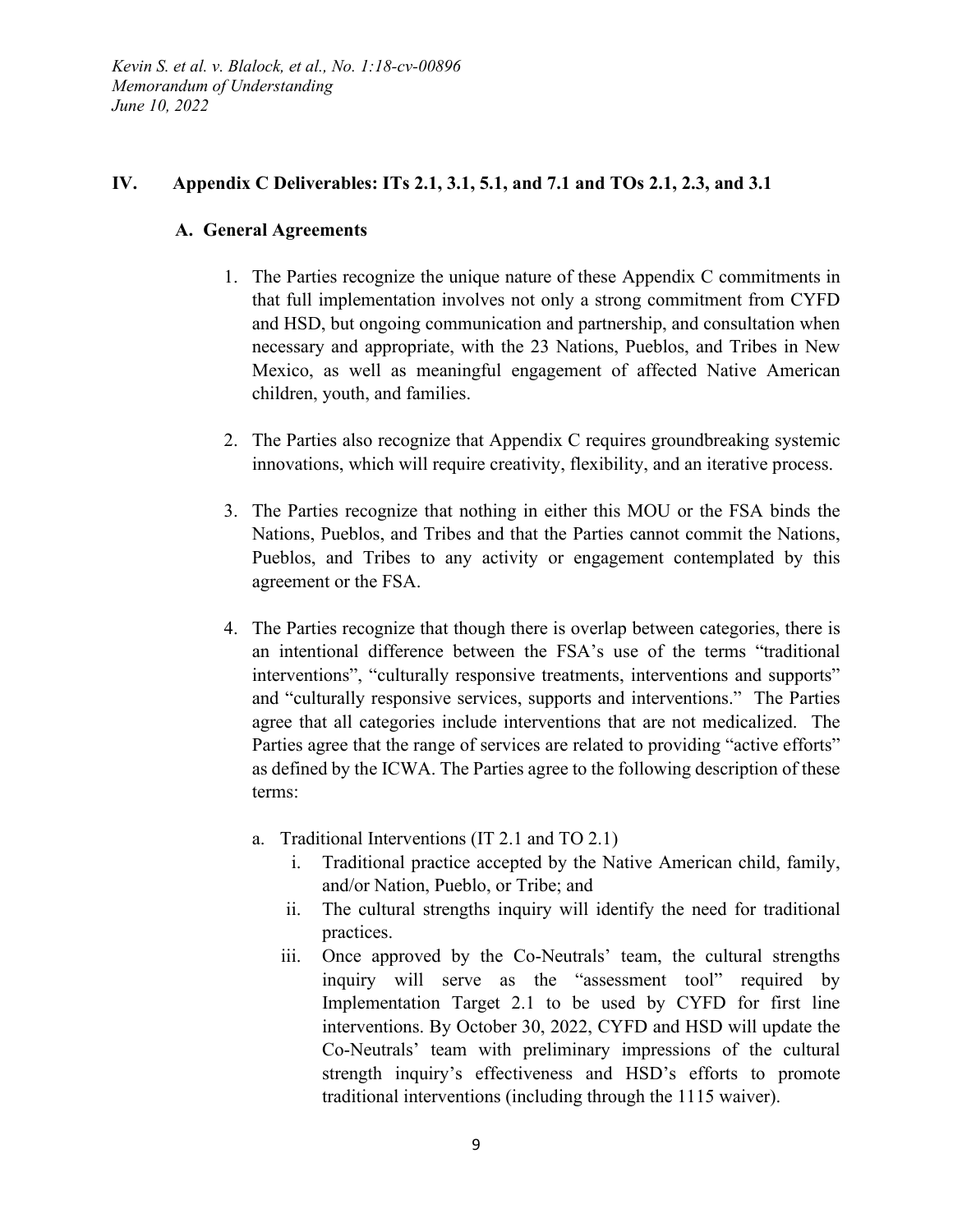- b. Culturally Responsive Treatments and Services (TO 2.1)
	- i. Identified by the Native American child, family, and/or Nation, Pueblo, or Tribe;
	- ii. Community-based services and programs that are provided in the tribal community such as home visiting, treatment foster care, wraparound services, that incorporate tribal values.
- c. Culturally Responsive Treatments, Services, Interventions and Supports (IT 3.1, TOs 2.1 and 2.3)
	- i. Identified by the Native American child, family and/or Nation, Pueblo, and/or Tribe; and
	- ii. Culturally responsive services that are related to child welfare that are provided in the Native American child's community, including in urban settings, such as culturally responsive substance abuse treatment, domestic violence counseling, individual counseling, wrap around, home visiting, treatment foster care.
		- These culturally responsive treatments, services, interventions and supports are not necessarily grounded in the tradition of a specific Nation, Tribe or Pueblo and should be discussed with the child's Nation, Pueblo or Tribe; and
		- Include broader wellness and recreational activities that incorporate cultural values or social gatherings, in areas such as the arts, music, and sports or other physical activities.
- 5. As required by the FSA, the State will pursue federal (Medicaid and IV-E funding) for the activities described by the categories above, with input from the Nations, Pueblos, and Tribes.
- 6. The Parties agree that full implementation of this Appendix requires ongoing communication between HSD and CYFD, as well as ongoing communication and partnership, consultation when necessary and appropriate, and meaningful engagement between the State and the Nations, Pueblos, and Tribes.
- 7. The activities agreed to by the State in this MOU are intended to improve communication between the Parties about how the State is fulfilling its obligations under the FSA and to assist the State in fulfilling those obligations. Nothing in this MOU creates new obligations independent of or in addition to the obligations in the FSA, nor does it in any way restrict or lessen the State's existing obligations in the FSA or limit the authority of the Co-Neutrals' team as set forth in the FSA. Failure to meet these agreements may be considered by the Co-Neutrals' team pursuant to their authority under the FSA.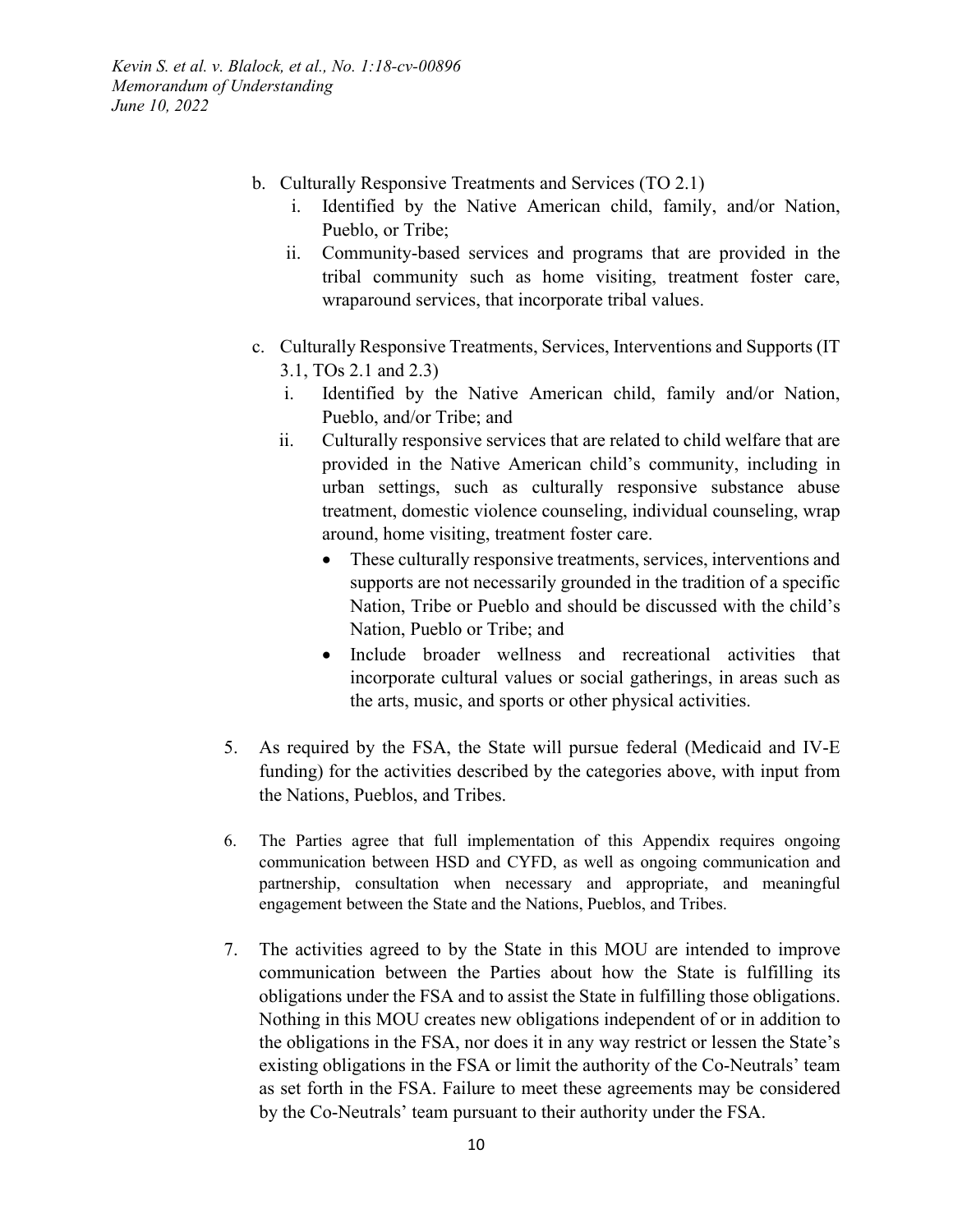#### **B. Specific Agreements**

To improve performance related to the commitments subject to dispute resolution, the Parties agree that the State will:

#### **1. Share Information Online**

- a. Beginning in June 2022, the State will post information related to progress on Appendix C Implementation Targets and Target Outcomes that are pending Co-Neutral approval on a SharePoint or other private site for Plaintiffs' Counsel and the Co-Neutrals. This information will be posted monthly.
- b. To the extent that any data required by the Data Validation Plan or Quality Assurance, Improvement, and Evaluation Plan is provided, it will be "unvalidated" as it will not have undergone the same scrutiny and validation as the State's annual data. Monthly data may be corrected during the quality assurance process after being posted on this site. Therefore, monthly data may differ from cumulative data reflected in our annual reporting. Any monthly data corrected during the quality assurance process will be posted.
- c. The information posted will include the following information:
	- i. The number of meetings held and their purposes (by commitment);
	- ii. Required trainings offered;
	- iii. Number of training attendees, and evaluation results;
	- iv. Number of out-of-preferred placement staffings held; and
	- v. Number of cultural strengths inquiries held.
- d. The State specifically commits to post:
	- i. The cultural strengths inquiry form, and the written training materials and summative evaluation used to train staff on the cultural strengths inquiry form and related Program Instruction Guideline (PIG), will be uploaded in the month immediately following the finalization of each and updated when changes are made (IT 2.1);
	- ii. The payment matrix developed by CYFD to cover the expenses associated with providing Native American cultural and traditional activities;
	- iii. Existing written materials provided during Technical Assistance (TA) to Nations, Pueblos, and Tribes explaining Title IV-E (including any existing written description of support the State can offer to Nations, Pueblos, and Tribes), numbers of attendees, and if approved by the tribal spokespersons, roles of persons that attend the TA (IT 3.1);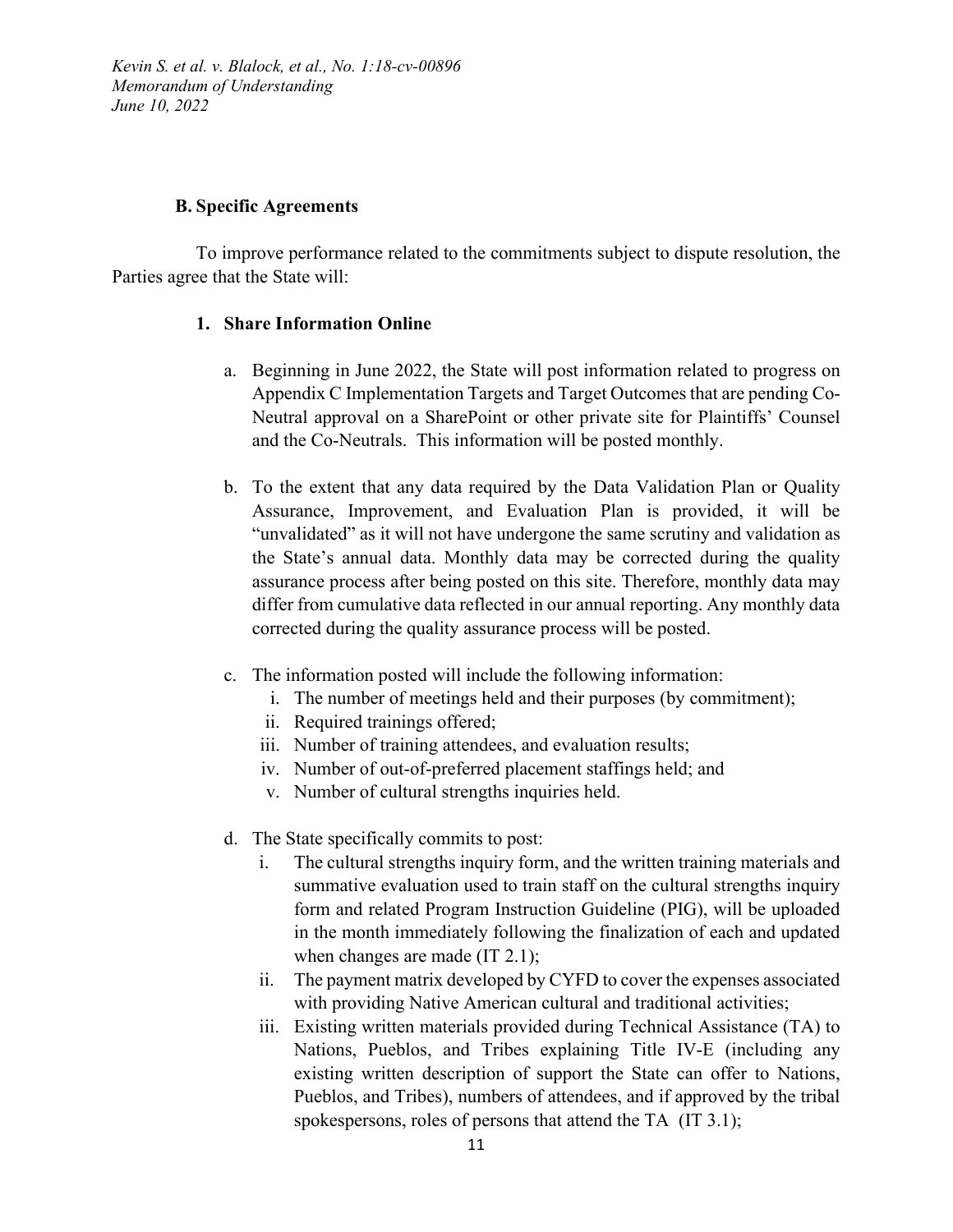- iv. Documentation of Joint Powers Agreement (JPA) meetings (including presentation materials (if any), dates held and numbers of attendees) (IT3.1);
- v. Documents used to recruit and retain Native American resource families currently in use, updated versions when changes are made (including, for example, blank application forms, and a blank Resource Family Individualized Retention and Training Plan) (IT 5.1);
- vi. Questions asked in the Native American foster family survey and any subsequent written report thereon;
- vii. Contracts with Coalition to Stop Violence Against Native Women, DNA People's Legal Services, and Southwest Family Guidance Center and information about any training that has been provided to these contractors  $(IT 5.1);$
- viii. Monthly reports regarding direct assistance for traditional healing services and cultural activities, including the total amount spent for each of the two relevant service categories used by CYFD and the total number of unique children for whom these payments were made. If CYFD captures other forms of direct assistance (e.g., transportation), it will provide that information; and
- ix. HSD notes about on-going tribal engagements about the 1115 Waiver and interim efforts to provide culturally responsive treatments, interventions, services and supports pending approval of the 1115 Waiver.

## **2. Hold Monthly Collaborative Meetings**

- a. Beginning in June 2022, the State will resume collaborative monthly meetings with Plaintiffs' Counsel, Co-Neutral Judy Meltzer, and others agreed to by the Parties for the purpose of sharing information about implementation of the commitments subject to Dispute Resolution.
- b. At the end of each meeting, the group will identify the topics and agenda for the following meeting, as well as the appropriate participants for the chosen topic. Topics will be limited to issues related to the Implementation Targets and Target Outcomes subject to dispute resolution.
- c. Topics for discussion will include (in no particular order):
	- i. Operationalizing IT 2.1. This would include discussion prior to finalization of the PIG on cultural interventions and traditional services and additional discussion regarding communications with Nations, Pueblos, and Tribes, and Native American parents and children related to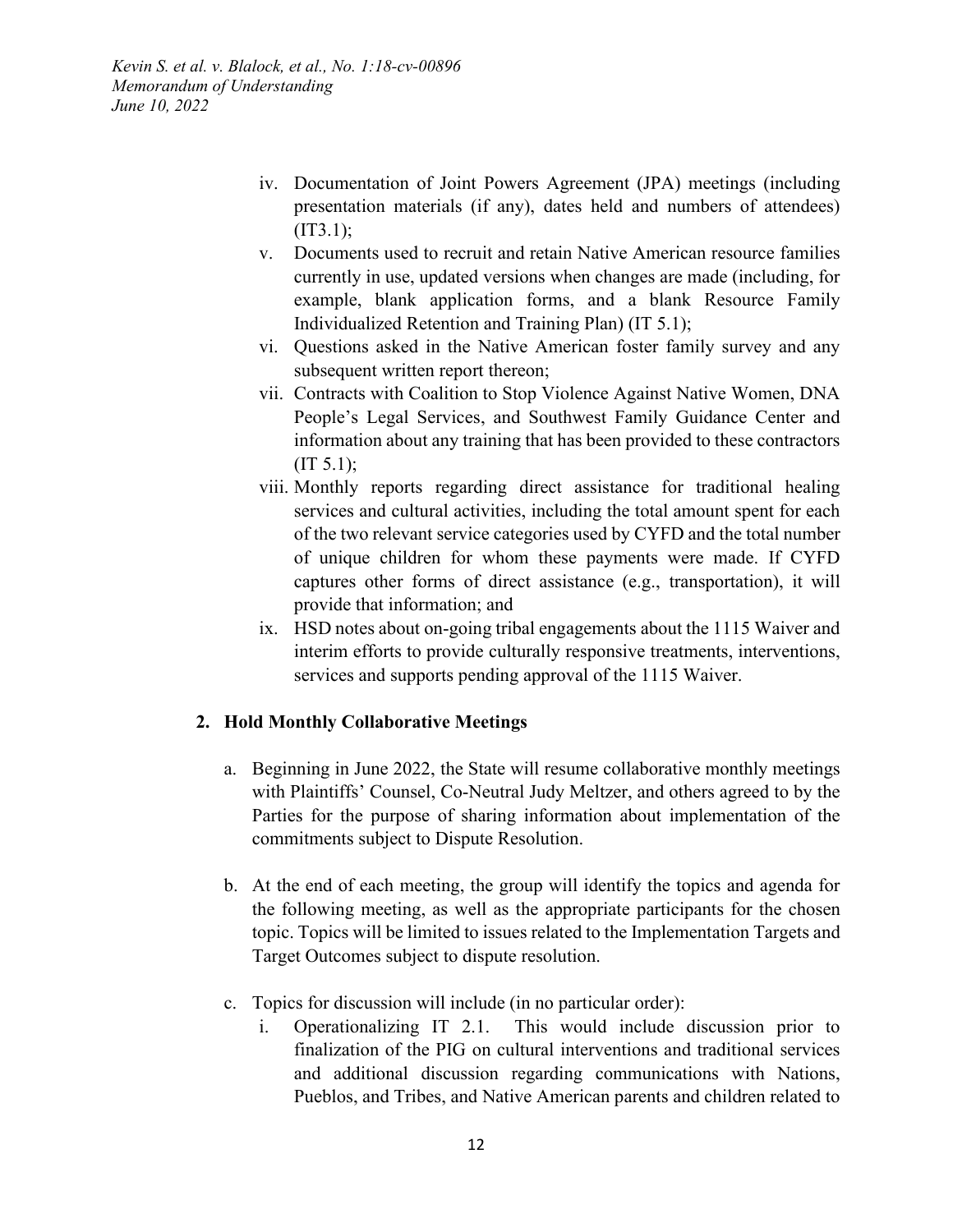> implementation and effectiveness of the cultural strengths inquiry process  $(TT 2.1);$

- ii. Facilitating access to traditional ceremonies (meaning, discussion of logistical aspects of accessing ceremonies, but without discussion of the ceremonies themselves) (TO 3.1);
- iii. Communication and collaboration with Nations, Pueblos, and Tribes regarding IV-E, assistance the State can provide if requested, and any identified barriers (IT 3.1);
- iv. Impact of the 1115 Waiver and Child in State Custody (CISC) Waiver on Native Children (IT 3.1);
- v. Activities to identify culturally responsive treatments, interventions and supports and plans for expansion, if appropriate (IT 3.1 and TO 2.1);
- vi. Data collection challenges, data analysis and diverse data oversight committee (IT 7.1);
- vii. Culturally relevant services as an active effort to keep families intact (TO 2.1); and
- viii. The State's communication with individual Nations, Pueblos, and Tribes as it fulfills its Commitments under the FSA to work with Nations, Pueblos, and Tribes, seek input from New Mexico's Tribes and Pueblos, and consider "the traditions and culture of the Native [American] Child's Tribe." This discussion will address general approaches the State will and has taken to its communications but will not reveal specifics about particular communications (IT 2.1, TOs 2.1 and 2.3).

#### **3. Post Required Policies and Procedures on CYFD's Website**

Within two (2) weeks of Co-Neutral approval of the Cultural Strengths Inquiry and the related PIG, CYFD will post the approved documents on its website.

#### **4. Follow-up on the Cultural Strengths Inquiry Process and Related PIG**

- a. CYFD will clarify in the proposed PIG that:
	- i. The child may request cultural interventions and traditional services and ceremonies;
	- ii. Requests for cultural interventions and traditional services and ceremonies may be made at any time and are not limited to the formal administration of the cultural strengths inquiry; and
	- iii. Between cultural strengths inquiries, CYFD will foster consistent contact and communication with the Native American child, parents, and Nations/Tribes/Pueblos about the availability of state assistance when a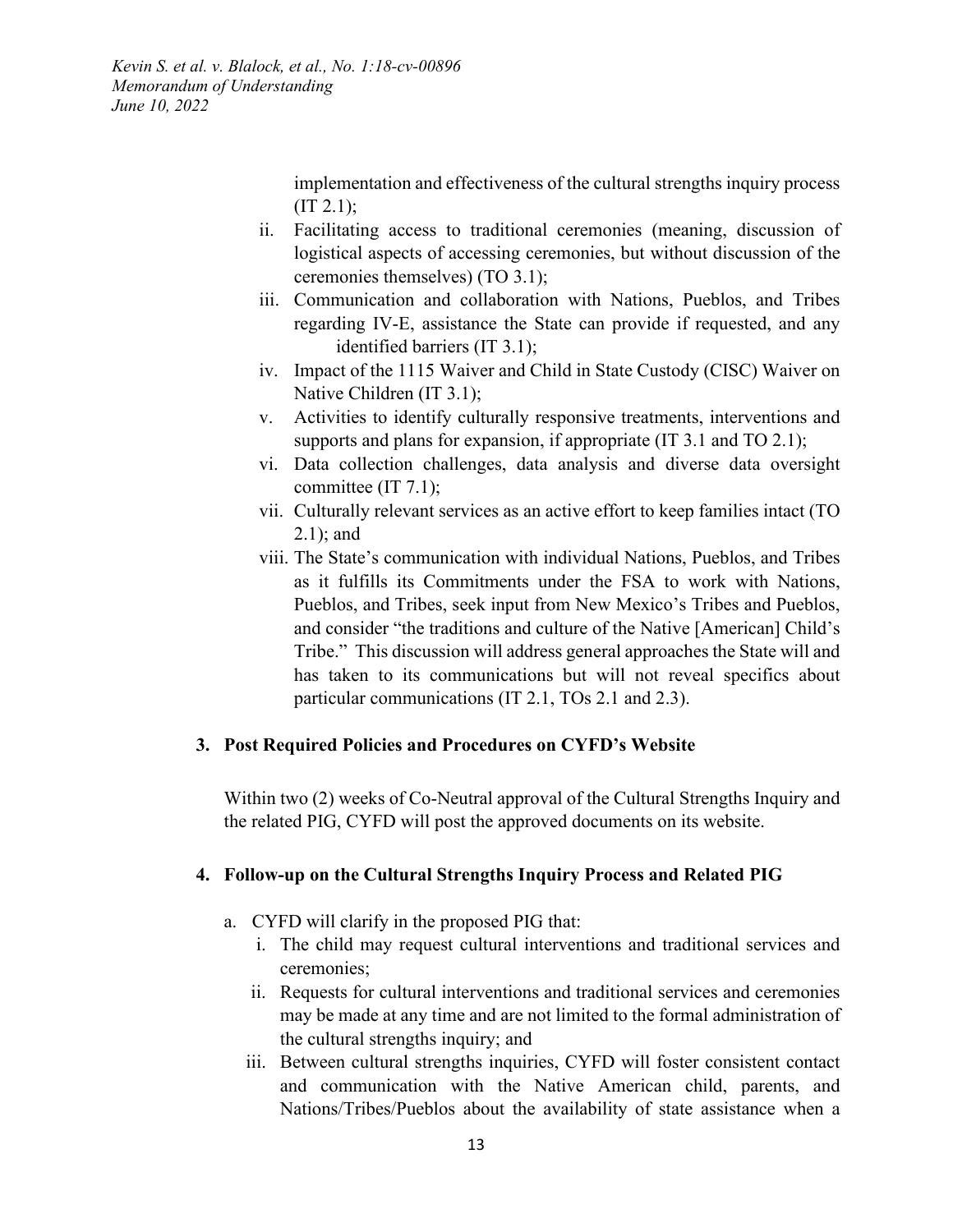> Native American child, parents, or Nations/Tribes/Pueblos request to have the child participate in cultural interventions and traditional services and ceremonies.

- b. CYFD will confer with tribal partners about:
	- i. Whether attorneys or others requested by a child or parent/caregiver can attend the cultural strengths inquiry. The State began discussing this issue during two recent tribal listening sessions and will continue the discussion during its weekly policy meeting with tribal social and Indian Child Welfare Act (ICWA) workers;
	- ii. How the State can support the maintenance and development of connections between a Native American child in state custody and his or her Nation/Pueblo/Tribe when that connection is desired and guidance and assistance is needed; and
	- iii. How to engage Native American children and families who have previously been involved in the state child welfare system to seek input on their experiences and how CYFD may improve our services.

#### **5. Confirm the Spokesperson for Each Nation, Pueblo, or Tribe in New Mexico**

- a. By July 1, 2022, the CYFD will confer with the leaders of each Nation, Pueblo, and Tribe in New Mexico to identify:
	- i. Who will formally provide the position and perspective of the Nation, Pueblo, or Tribe on matters related to child welfare and culturally responsive services (including behavioral health); and
	- ii. How often the State should reconfirm the spokesperson(s) (for example, annually or with every change of leadership).
- b. HSD will continue to collaborate and communicate with Behavioral Health departments from New Mexico Nations, Tribes and Pueblos, the Native American Behavioral Health Providers Association, and those Native American participants and leaders attending regular meetings between the Human Services Department Secretary and Tribal leaders to discuss mutual concerns and issues related to behavioral health services for children in tribal communities. These meetings and input will be documented in the monthly report posted to the SharePoint site. HSD will ensure that input from these forums is compiled and shared with the Co-Neutrals to inform Kevin S. commitments concerning Native American children in state custody.
- **6. Make Specific Efforts to Recruit and Retain Native American Resource Families**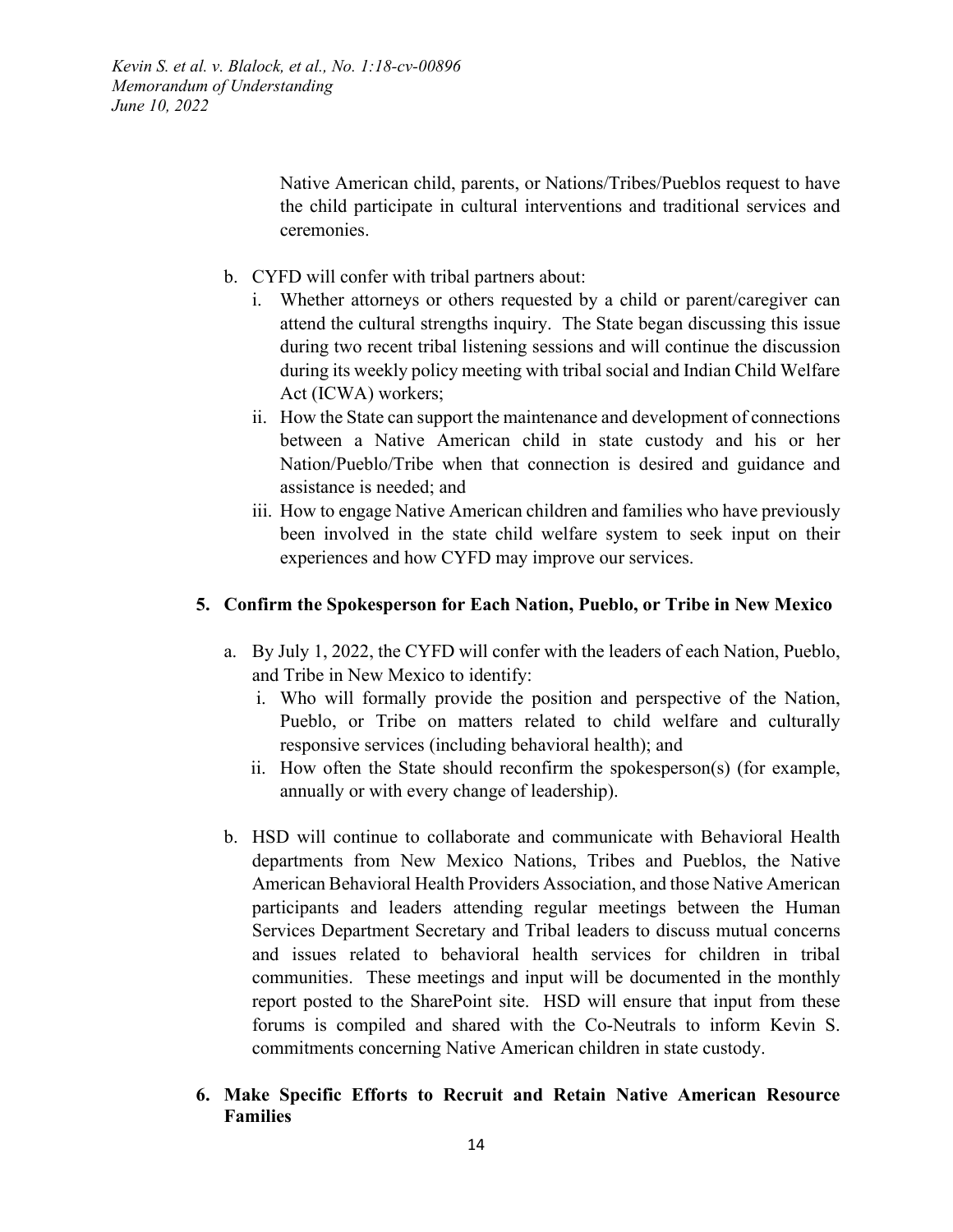In its recruitment and retention efforts, the State will:

- a. Focus on relevant considerations, such as safety and appropriateness of the placement;
- b. Affirm in its licensing policy that a foster care license may not be denied based on:
	- i. Poverty alone, or
	- ii. Practices or housing consistent with the prevailing social and cultural standards of the applicant's tribe;
- c. Explore available resources and supports for Native American families seeking a resource family license (such as fire extinguishers and gun locks), the absence of which would otherwise be a barrier to licensing;
- d. Incorporate into the new licensing rule and procedures an opportunity for Native American families seeking licensure to provide information and input to CYFD before a license is denied;
- e. Consider how to incorporate into the new licensing rule and procedures lessons learned from the survey conducted by the Coalition to Stop Violence Against Native Women and the interviews conducted by Pegasus Legal Service for Children, in new licensing rules and procedures;
- f. Provide staff training on cultural responsiveness and humility in the licensing process when rolling-out the new licensing rule and procedures;
- g. Explore ways to help prospective Native American applicants navigate the licensing process;
- h. Request input from the Nation, Pueblo or Tribe before a Native American application for licensure is rejected;
- i. Continue efforts to support Nations, Pueblos, and Tribes license Native American resource families (including through JPAs, child-specific agreements, possible use of state funds, and honoring resource parent licenses issued by tribal governments); and
- j. Will not limit recruitment efforts by County Recruitment teams to family members only but will develop specific efforts to recruit non-family Resource Families from Native American communities.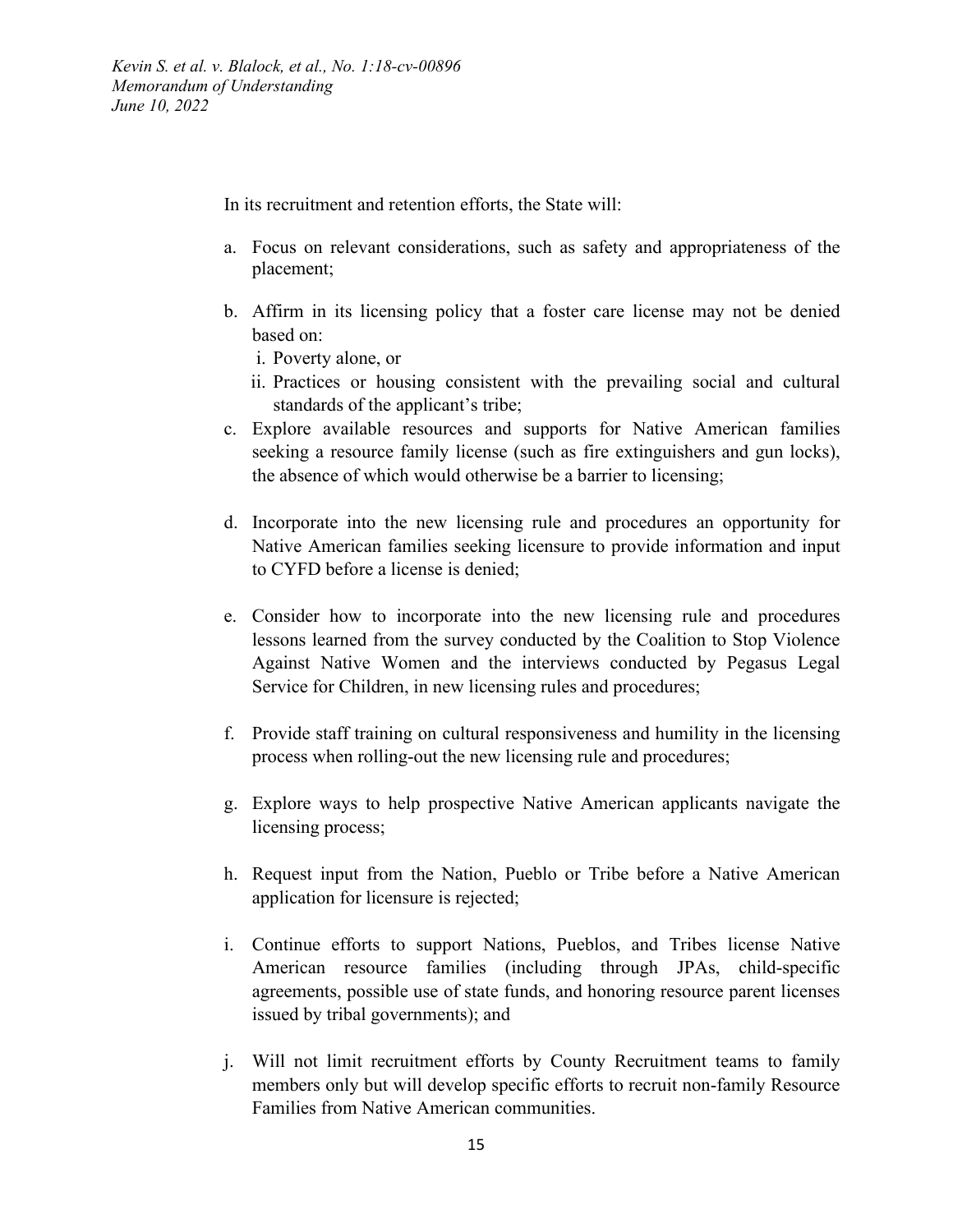## **7. Directly Engage Native American Children, Youth, and Families**

- a. By September 30, 2022, the State will create a plan, with input from the spokespeople identified by the Nations, Pueblos, and Tribes, for directly engaging Native American children, youth, and families on culturally responsive treatments, interventions, and supports; and
- b. The State will discuss the plan with Plaintiffs and the Co-Neutrals during one or more of the monthly meetings described in Section IV.B.2 above. The contents of the plan may be considered by the Co-Neutrals for any purpose related to their role and authority under the FSA, but the plan will not be subject to approval by the Plaintiffs or the Co-Neutrals. (TOs 2.1, 2.3, and 3.1). Nothing in this term modifies the requirements for Co-Neutrals' approval, evaluation and monitoring of policies as set forth in the FSA Appendix C. If the plan requires development or revision of policies and procedures related to these deliverables, they must be approved by the Co-Neutrals.

# **8. Expanding and pursuing federal funding for culturally responsive and culturally competent services, treatments, interventions and supports**

- a. Coordination of Services between CYFD and HSD:
	- i. HSD will bolster existing community and tribal relationships that can benefit CYFD and the Native American children in their custody.
	- ii. The State agrees to provide training to:
		- CYFD staff in the IV-E and Medicaid eligibility unit so that they are more familiar with the Medicaid process in order to provide and maintain more consistent coverage; and
		- Ensure that relevant CYFD staff<sup>[7](#page-15-0)</sup> understand how to access services in tribal communities, and are aware of the services that Nations, Pueblos, and Tribes are developing and providing.
	- iii. The State will review the monthly activities report to identify opportunities for outreach and education to expand services to Native American children and families.
	- iv. The State will work with Native American children, families, and Nations, Pueblos, and Tribes to identify and overcome barriers to accessing

<span id="page-15-0"></span> $^7$  This staff will include, at minimum, investigators, permanency planning workers, supervisors, county office managers, regional managers, field deputies, Fostering Connections staff, in-home services staff, and client service agents.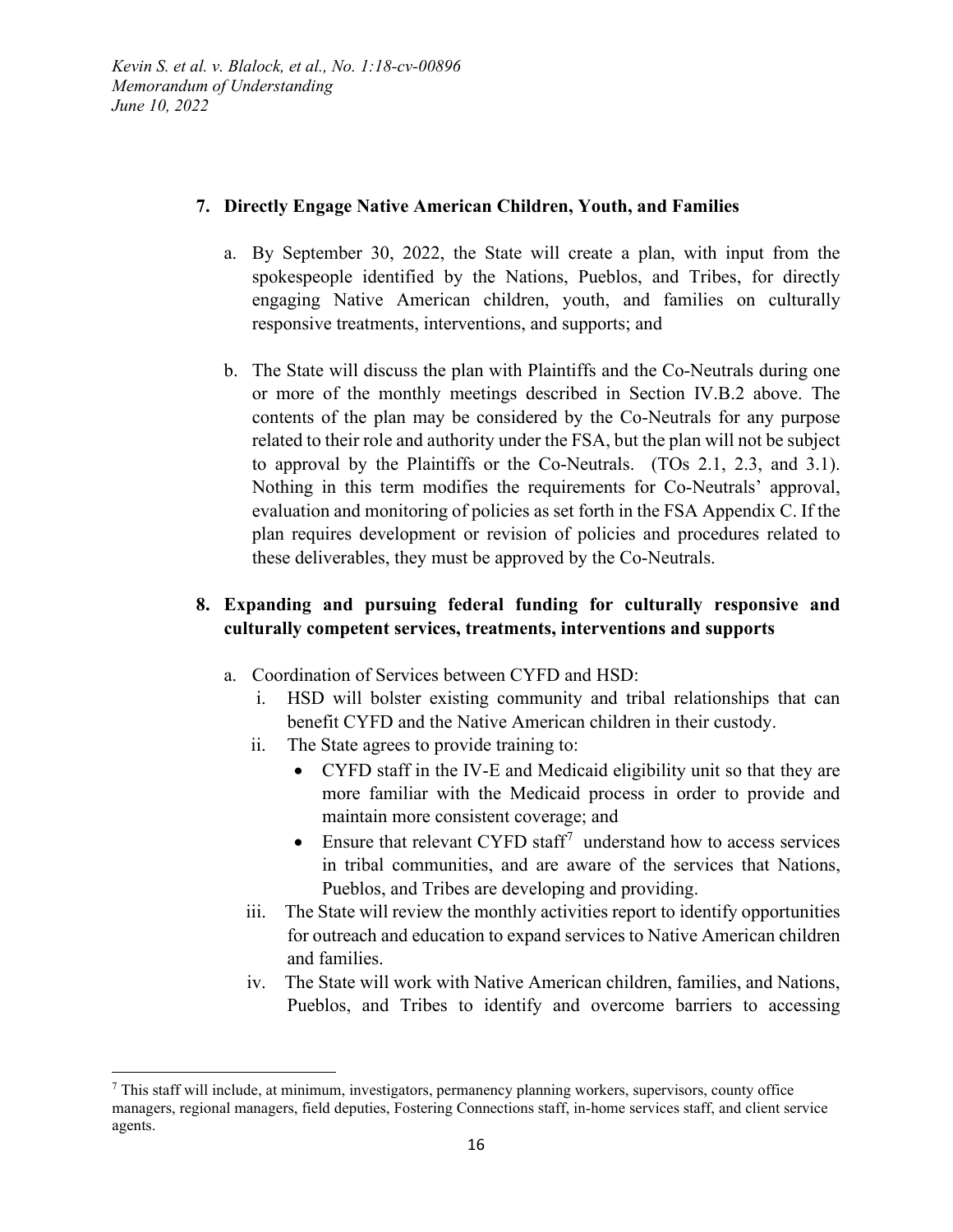> culturally responsive services, treatments, interventions, and supports that result from the child being in the custody of the State.

- b. Coordination with Nations, Pueblos and Tribes
	- i. The State will engage tribal partners in discussions about expanding and funding culturally responsive and culturally competent services, treatments, interventions, and supports, including by providing opportunities to:
		- Share information about evidence-based programs and services;
		- Share information about indigenous methods of evaluating culturally responsive and culturally competent services and programs;
		- Assess whether to pursue an amendment to the Family First Prevention Services Act that would expand IV-E funding by creating an exception to the Clearinghouse requirement for culturally responsive programs conducted by Nations, Pueblos, and Tribes; and
		- Provide technical assistance and information about available requests for proposals for available funding under Medicaid and state funds.
	- ii. HSD will meet with the Behavioral Health Providers Association to discuss expansion and provision of services for Native American children. Any input provided will be documented and shared with the Co-Neutrals and Plaintiffs.
	- iii. The State will develop policies to ensure that services developed and provided by Nations, Pueblos, and Tribes are available to Native American children.
	- iv. HSD will work with Nations, Pueblos and Tribes so that they are familiar with and can access Medicaid funding through the 1115 Waiver, including accessing support and assistance from HSD as needed. If the 1115 Waiver is approved by the Center for Medicaid Medicare Services, HSD will work with Nations, Pueblos, and Tribes to develop a process for accessing 1115 Waiver funds.

#### **III. Other Terms**

- A. Nothing in this MOU shall be construed to modify the obligations in the FSA, including, but not limited to, timelines for Co-Neutrals' monitoring and reporting regarding FSA commitments.
- B. The Parties agree this MOU is intended to afford the Defendants the ability to fully perform the terms as set forth above and to improve compliance with the FSA.
- C. Except for Appendix B, Target Outcome 1.1, Definitions, as set forth in Section II.D above, the timeline for completion of Step 1 under the Alternative Dispute process set forth in the FSA will be extended to October 1, 2022. The Parties further agree to set